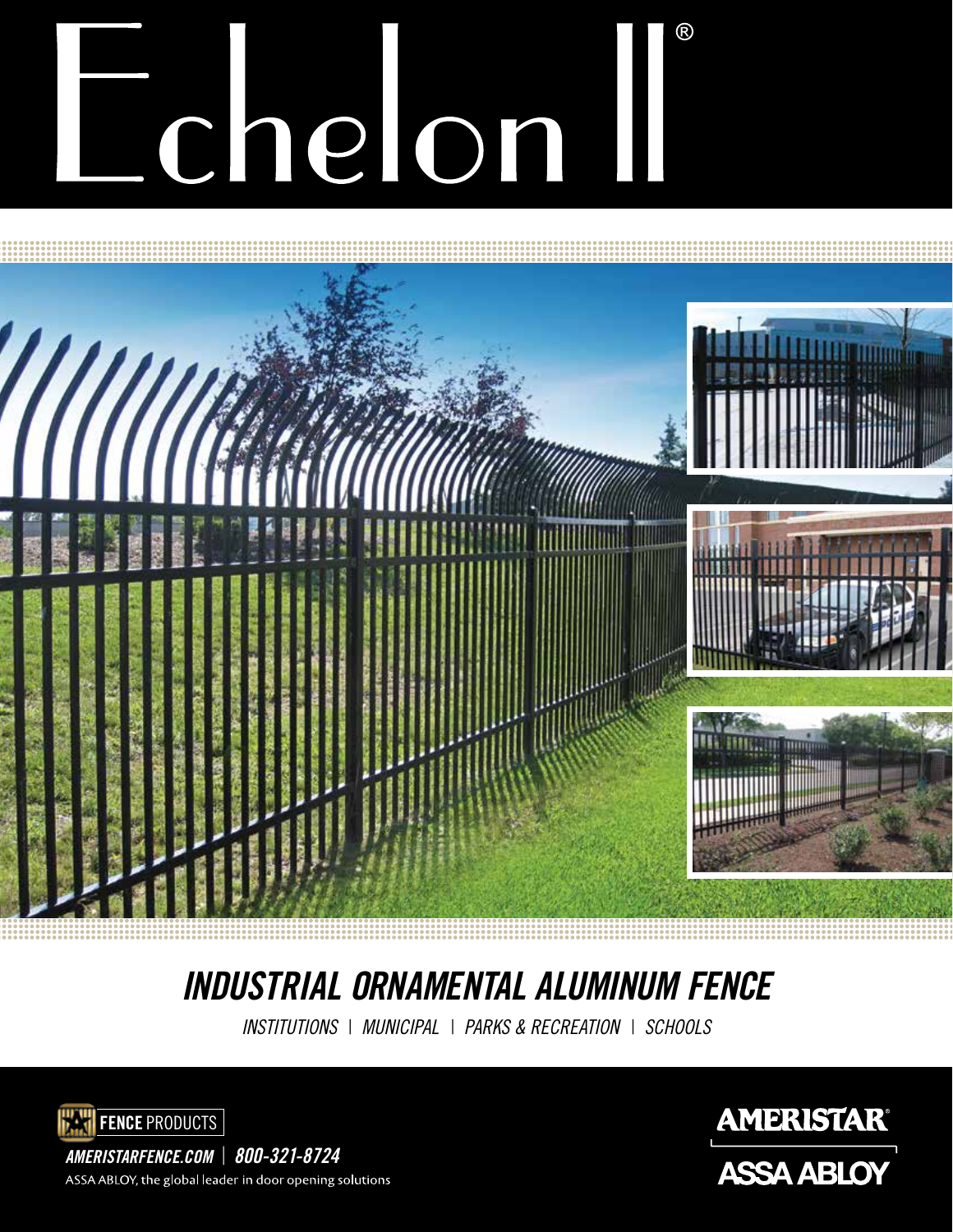### WHY IS ECHELON II® THE MOST DOMINANT INDUSTRIAL ALUMINUM ORNAMENTAL FENCE IN THE MARKET?

*UNRIVALED STRENGTH. UNMATCHED DURABILITY. UNPARALLELED AESTHETIC.* 



### CLASSIC™

Echelon II Classic style boasts traditional extended pickets with an arrow-shaped spear. These pointed pickets act as a visual warning to potential intruders.



- *4-rail panels in 8', 9' & 10' heights* ➤
- *3-rail panels in 4', 5', 6' & 7' heights* ➤
- *2-rail panels in 4', 5' & 6' heights* ➤



### INVINCIBLE™

Echelon II Invincible features outwardly curved pickets which serve as a warning to potential intruders. This fence style is the only industrial aluminum fence available that provides increased security with its unique "anti-climb" curved pickets.



41˚ 10"

*4-rail panels in 8', 9' & 10' heights* ➤ *3-rail panels in 7' height* ➤



**2 Learn more online at ameristarfence.com or by calling 800.321.8724**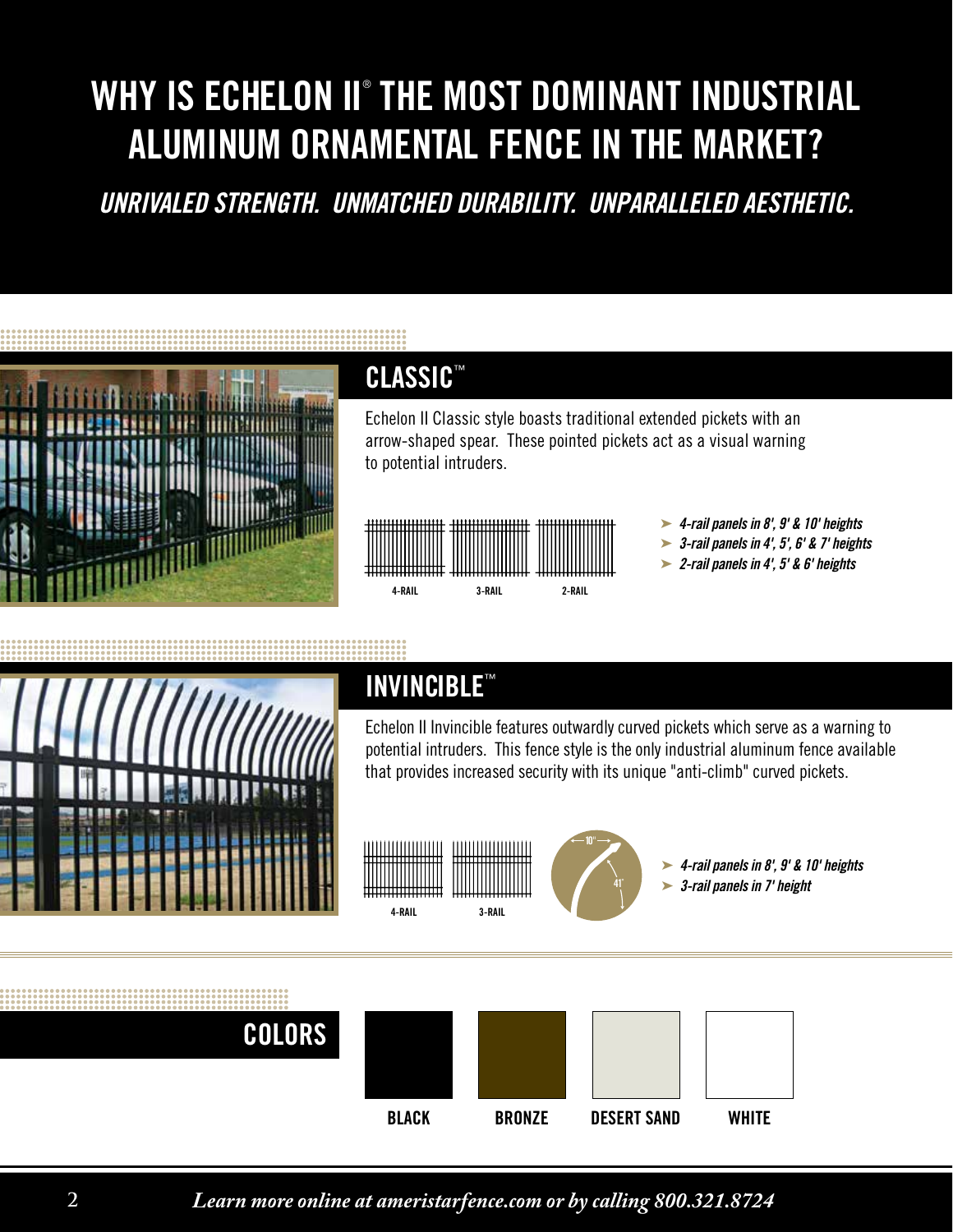*This revolutionary fence system is comprised of aluminum posts, panels, & mounting brackets that are easily installed along any terrain. Echelon II's superior strength and durability is a result of combining top quality design components with a maintenance-free, architectural grade finish.*

| <i><b>PICKETS</b></i>             | <i><b>RAILS</b></i>            | <b>POST OPTIONS</b>             |                             |                             |
|-----------------------------------|--------------------------------|---------------------------------|-----------------------------|-----------------------------|
| $1$ "x $1$ "x .062" / .125" wall* | $1.75$ " x $1.75$ " x $.070$ " | $2.5" \times 2.5" \times .080"$ | $3" \times 3" \times .120"$ | $4" \times 4" \times .250"$ |

\* *Invincible only*



### **MAJESTIC™**

Echelon II Majestic has a contemporary feel that incorporates a flush top rail which produces a stately and streamlined appearance. This fence style highlights the landscape by blending with the surrounding architectural design.



- *4-rail panels in 8', 9' & 10' heights* ➤
- *3-rail panels in 4', 5', 6' & 7' heights* ➤
- *2-rail panels in 4', 5' & 6' heights* ➤



### GENESIS<sup>™</sup>

Echelon II Genesis has sleek lines of unaltered square pickets that are reminiscent of solid vertical bar wrought iron. The extended flat-topped tips can also be accented with decorative finials to enhance the fence design.



- *4-rail panels in 8', 9' & 10' heights* ➤
- *3-rail panels in 4', 5', 6' & 7' heights* ➤
- *2-rail panels in 4', 5' & 6' heights* ➤



#### **ECHELON II 3 ®** | **Industrial Ornamental Aluminum Fence**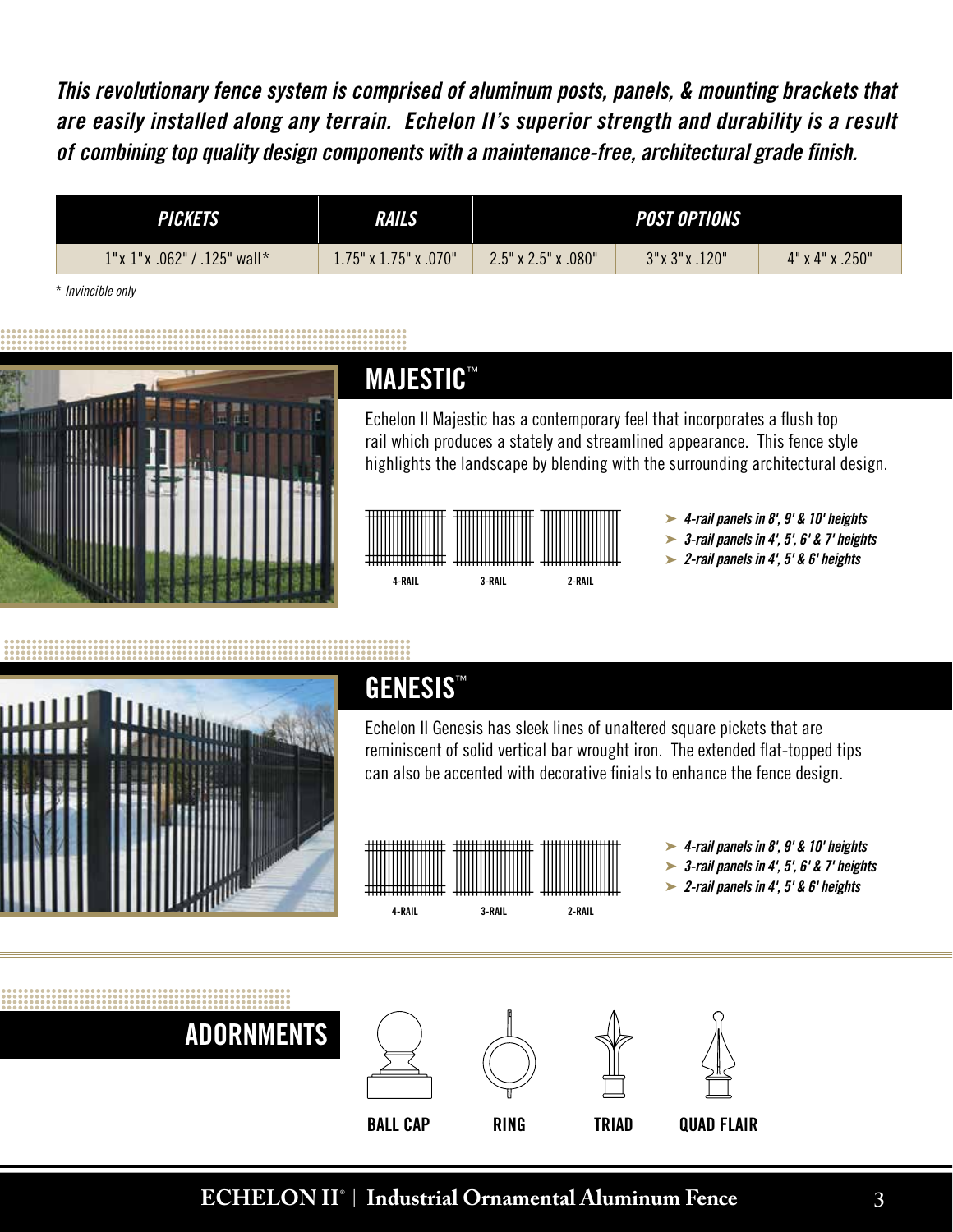



### STRUCTURAL PARAMETERS FORERUNNER™

### *(ALUMINUM) ECHELON II ®*

 $- 1.750$ "

#### U-CHANNEL *(ALUMINUM) COMPETITORS*

#### *Profile of the architectural shape of the rail. Vertical design loads are per rail.*

*(For capacity of fence panel, multiply by number of rails.)* 

|                                     |        |                                | .070"  |
|-------------------------------------|--------|--------------------------------|--------|
| $\leftarrow .070"$<br>$\rightarrow$ | 1.750" | $\n\in .100"$<br>$\rightarrow$ | 1.625" |
|                                     | A      |                                | ١J     |

 $\Lambda$ 

 $\overline{\mathcal{U}}$ 

| $- 1.625$ "       |       |        |
|-------------------|-------|--------|
| $\leftarrow$ 100" | .070" | 1.625" |
|                   |       |        |

| $T_{\text{ref}}$ = EFFECTIVE WALL THICKNESS (IN) | 070  | .100 / .070 |
|--------------------------------------------------|------|-------------|
| $S_v =$ Section modulus (in) vertical            | .125 | <b>135</b>  |
| $S_u = SECTION MODULUS (IN) HORIZONTAL$          | 260  | 260         |

⇐

 $\sqrt{2}$ 

| <b>VERTICAL LOAD DATA</b><br>$PV_{f} = U$ Itimate Vertical               | <b>6' SPAN</b> | 243# | 262# |
|--------------------------------------------------------------------------|----------------|------|------|
|                                                                          | 8' SPAN        | 182# | 182# |
| <b>HORIZONTAL LOAD DATA</b><br>$PH_4 = Ultimate$ Horizontal              | <b>6' SPAN</b> | 505# | 499# |
|                                                                          | 8' SPAN        | 379# | 373# |
| <b>VERTICAL LOAD DATA*</b><br>$PV_{d}$ = Vertical Design load at .66° F  | <b>6' SPAN</b> | 145# | 145# |
|                                                                          | 8' SPAN        | 109# | 109# |
| <b>HORIZONTAL LOAD DATA*</b><br>$PHa$ = Horizontal Design load at .66° F | <b>6' SPAN</b> | 303# | 299# |
|                                                                          | 8' SPAN        | 227# | 224# |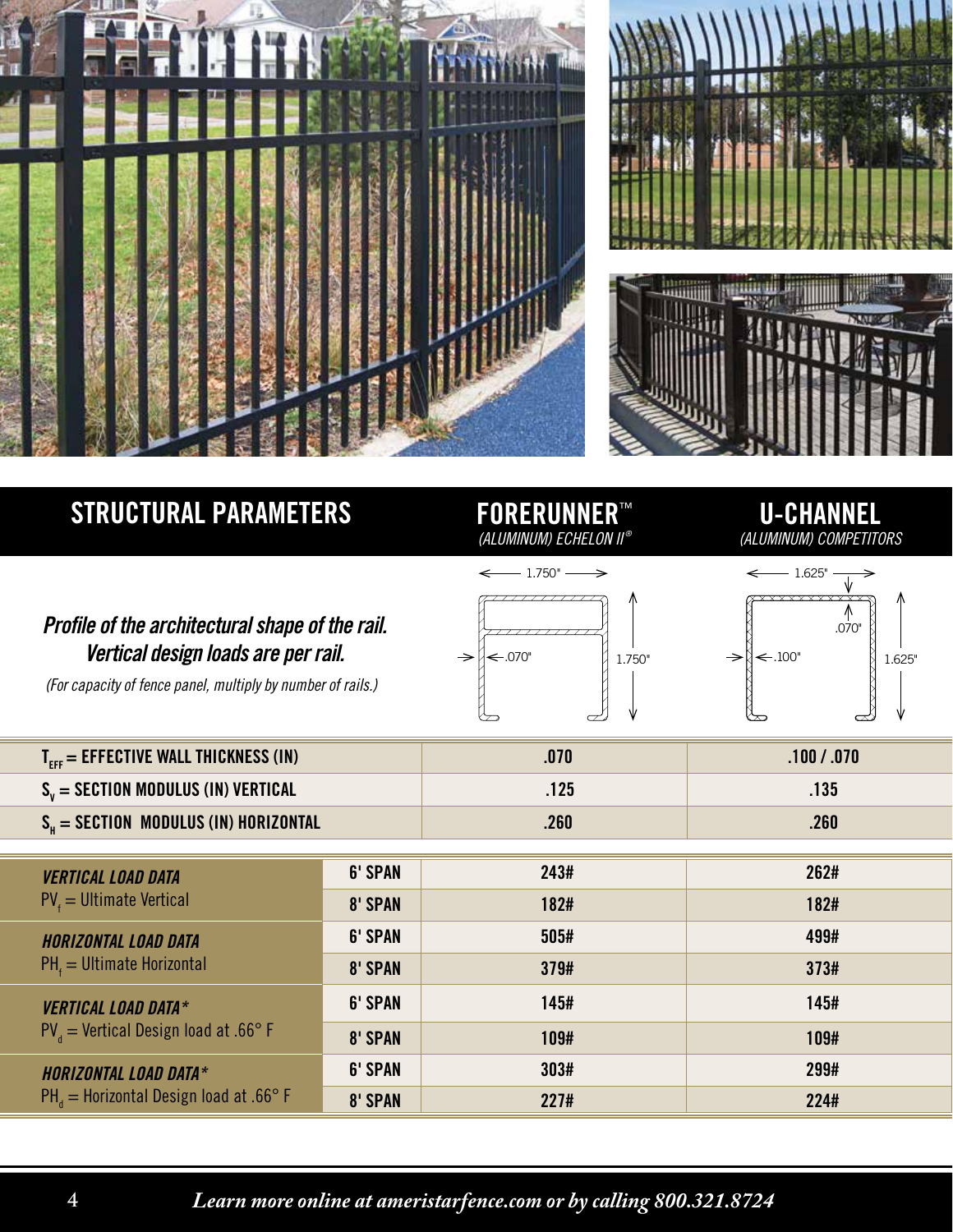### NO RIVETS. NO SCREWS. NO WELDS.



additional assembly.

25%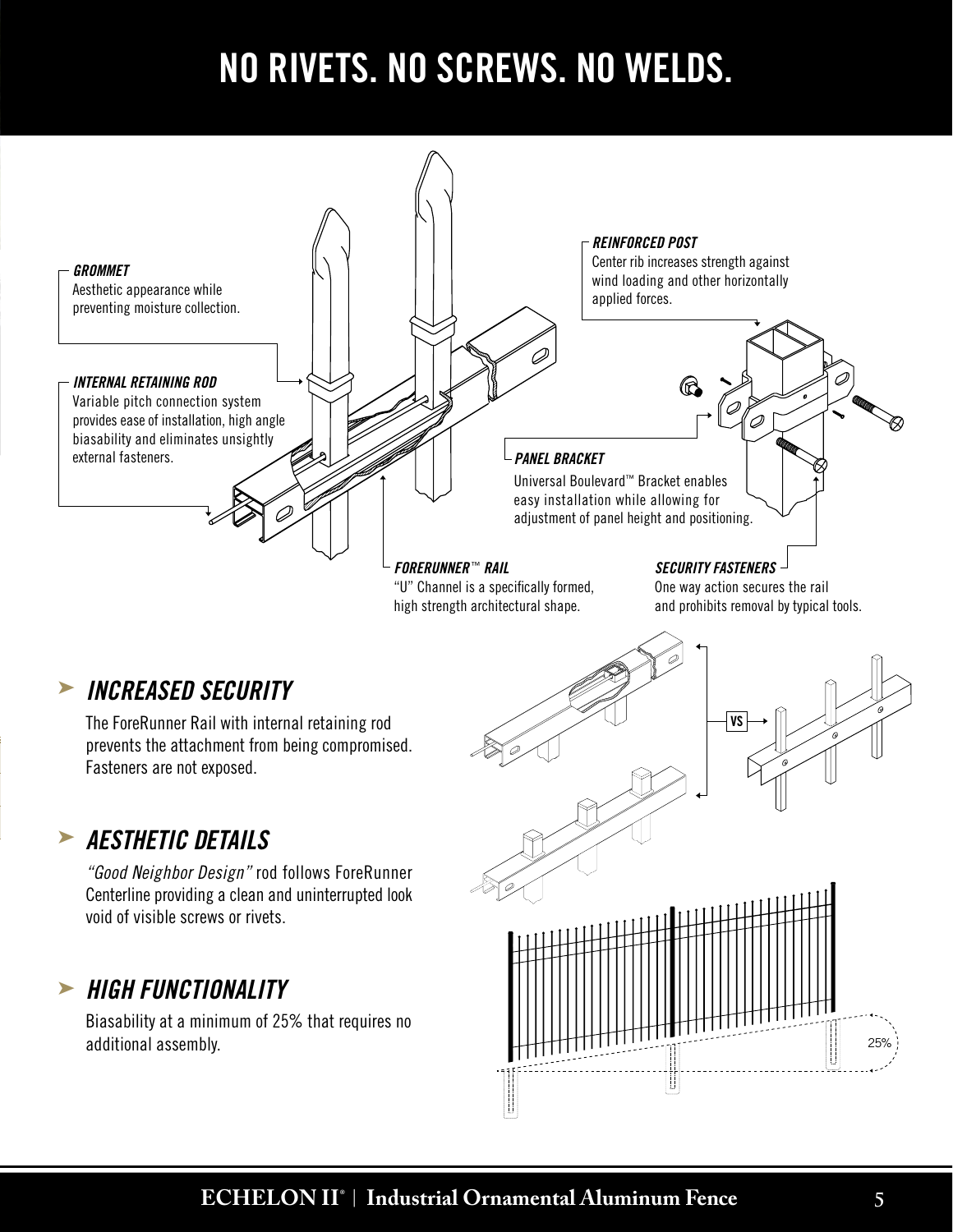### POST STRENGTH & SECURITY

There are many advantages to choosing Echelon II® reinforced posts over standard punched posts made by typical aluminum fence manufacturers.



### **ECHELON II® POST**

- ► Echelon II posts provide unparalleled strength due to a reinforced web profile design
- ► Echelon II requires a single post *(non-punched)* for all line, end, & corner posts *(one post)*
- ► Echelon II's wrap-around brackets are secured to the rail with a tamper proof fastener, ensuring the greatest level of security



### **STANDARD PUNCHED POST**

- $\blacktriangleright$  Punched posts are weakened by removal of material from side-wall, yielding a vulnerable design
- **Punched post designs require different posts** for all line, end, & corner posts *(multiple posts)*
- $\blacktriangleright$  Punched post systems require the rail be inserted into the post and secured using a single screw, providing no level of security

### *SUPERIOR FINISH* ➤

Ameristar's production facilities use a state-of-the-art polyester powder coating system that provides a durable and scratch resistant finish while emitting no hazardous volatile organic compounds. The fence components can endure over 1,000 hours of salt spray testing; proving our claim of long-lasting durability. Our industrial aluminum guarantees a maintenance-free and environmentally friendly fence.



### *LIMITED LIFETIME WARRANTY* ➤

The Echelon family of aluminum fencing products are manufactured from superior quality materials by skilled craftsmen with the highest standards of workmanship in the industry. A six stage pretreatment followed by an electrostatic spray of a "no-mar" TGIC polyester powder coat finish on all extruded framework provides protection against adverse environmental conditions. By using these proven techniques, Ameristar® is confident in offering Echelon with a limited lifetime warranty.

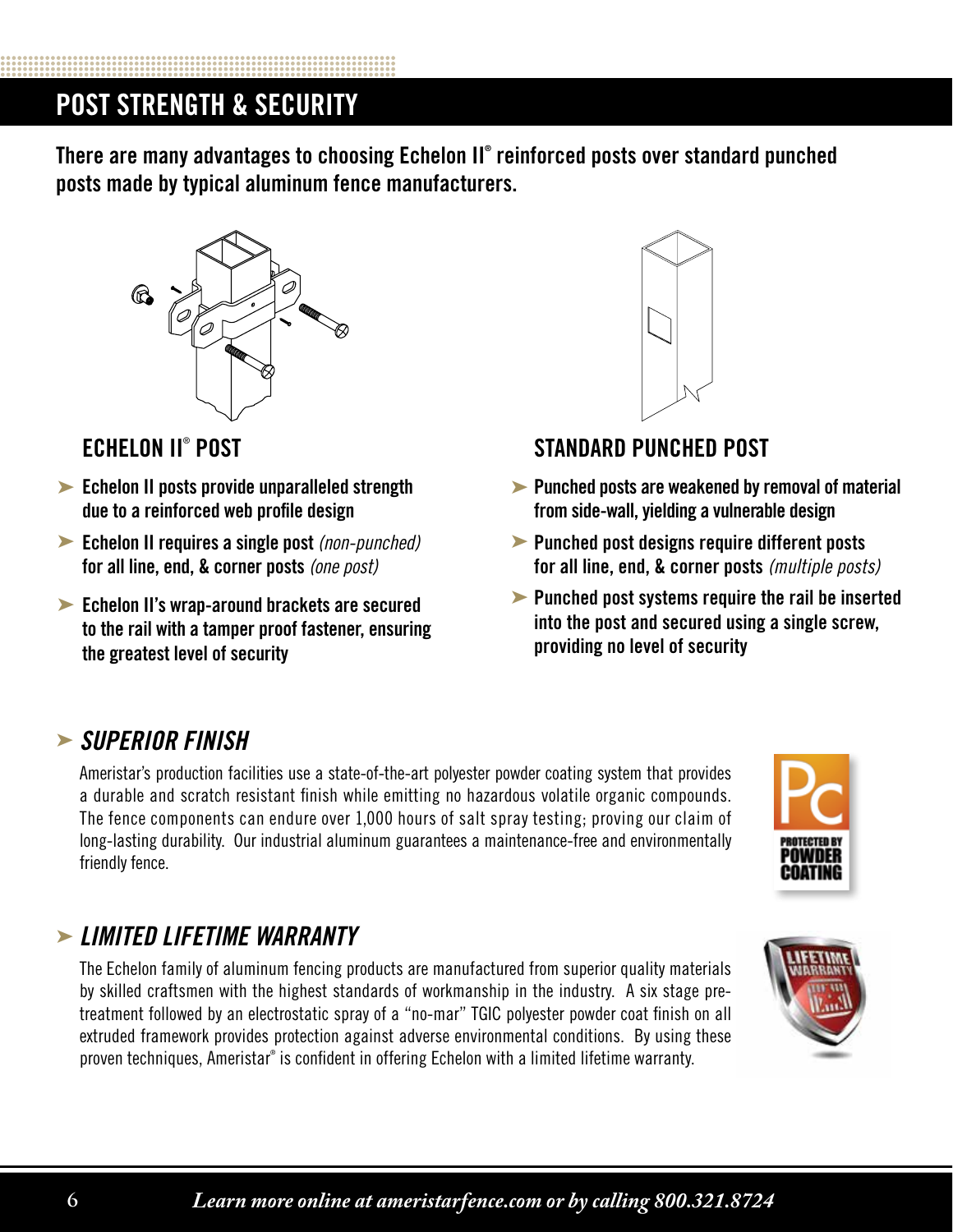



| <b>FENCE</b><br>Height<br><b>FEET</b> | <b>RAIL</b><br>LENGTH<br><b>FEET</b> | <b>FENCE</b><br><b>POST SIZE</b><br><b>INCHES SQUARED (SQ.)</b> | <i>Echelon II®</i><br>Wind Load<br>CAPACITY FACTOR (PSF) | <b>TYPICAL</b><br>Wind Load<br>CAPACITY FACTOR (MPH) |
|---------------------------------------|--------------------------------------|-----------------------------------------------------------------|----------------------------------------------------------|------------------------------------------------------|
| 4 <sup>1</sup>                        | 6 <sup>1</sup>                       | $2.5"$ so.                                                      | $112$ (PSF)                                              | 206 (MPH)                                            |
|                                       |                                      | $3"$ sq.                                                        | $213$ (PSF)                                              | 285 (MPH)                                            |
|                                       | 8 <sup>1</sup>                       | $2.5"$ są.                                                      | $84$ (PSF)                                               | 178 (MPH)                                            |
|                                       |                                      | $3"$ sq.                                                        | $160$ (PSF)                                              | 246 (MPH)                                            |
| 5 <sup>1</sup>                        | 6 <sup>1</sup>                       | $2.5"$ so.                                                      | 76 (PSF)                                                 | 170 (MPH)                                            |
|                                       |                                      | $3"$ sa.                                                        | $145$ (PSF)                                              | 235 (MPH)                                            |
|                                       | 8 <sup>1</sup>                       | $2.5"$ sa.                                                      | $57$ (PSF)                                               | 147 (MPH)                                            |
|                                       |                                      | $3"$ sa.                                                        | $109$ (PSF)                                              | $203$ (MPH)                                          |
| 6 <sup>1</sup>                        | 6 <sup>1</sup>                       | $2.5"$ sa.                                                      | $52$ (PSF)                                               | 141 (МРН)                                            |
|                                       |                                      | $3"$ sa.                                                        | $99$ (PSF)                                               | 194 (MPH)                                            |
|                                       | $\bf{8}$                             | $2.5"$ so.                                                      | $40$ (PSF)                                               | 123 (MPH)                                            |
|                                       |                                      | $3"$ sa.                                                        | $76$ (PSF)                                               | $171$ (MPH)                                          |
|                                       | 6 <sup>1</sup>                       | $2.5"$ so.                                                      | $38$ (PSF)                                               | 120 (MPH)                                            |
| $7^{\circ}$                           |                                      | $3"$ sa.                                                        | $73$ (PSF)                                               | 166 (MPH)                                            |
|                                       | 8 <sup>1</sup>                       | $2.5"$ so.                                                      | $28$ (PSF)                                               | 104 (МРН)                                            |
|                                       |                                      | $3"$ sa.                                                        | $55$ (PSF)                                               | 144 (MPH)                                            |
| 8 <sup>1</sup>                        | 6 <sup>1</sup>                       | $2.5"$ sa.                                                      | $29$ (PSF)                                               | 105(MPH)                                             |
|                                       |                                      | $3"$ sa.                                                        | $56$ (PSF)                                               | 145 (MPH)                                            |
|                                       | $\mathbf{8}^{\mathsf{T}}$            | $2.5"$ so.                                                      | $22$ (PSF)                                               | $91$ (MPH)                                           |
|                                       |                                      | $3"$ sa.                                                        | $42$ (PSF)                                               | 126 (MPH)                                            |
|                                       |                                      | $4"$ sq.                                                        | $78$ (PSF)                                               | 172 (MPH)                                            |
| 9'                                    | 6'                                   | $4"$ sq.                                                        | 82 (PSF)                                                 | 176 (MPH)                                            |
| 10 <sup>1</sup>                       | 6'                                   | $4"$ sq.                                                        | $66$ (PSF)                                               | 159 (MPH)                                            |

### *GATE SYSTEMS*

Echelon II® gate options vary from swing gates for pedestrian or vehicle entry to sliding entry gates for high functioning points of entry. Each of these gate systems are individually constructed with the highest level of craftsmanship to provide project specific performance.